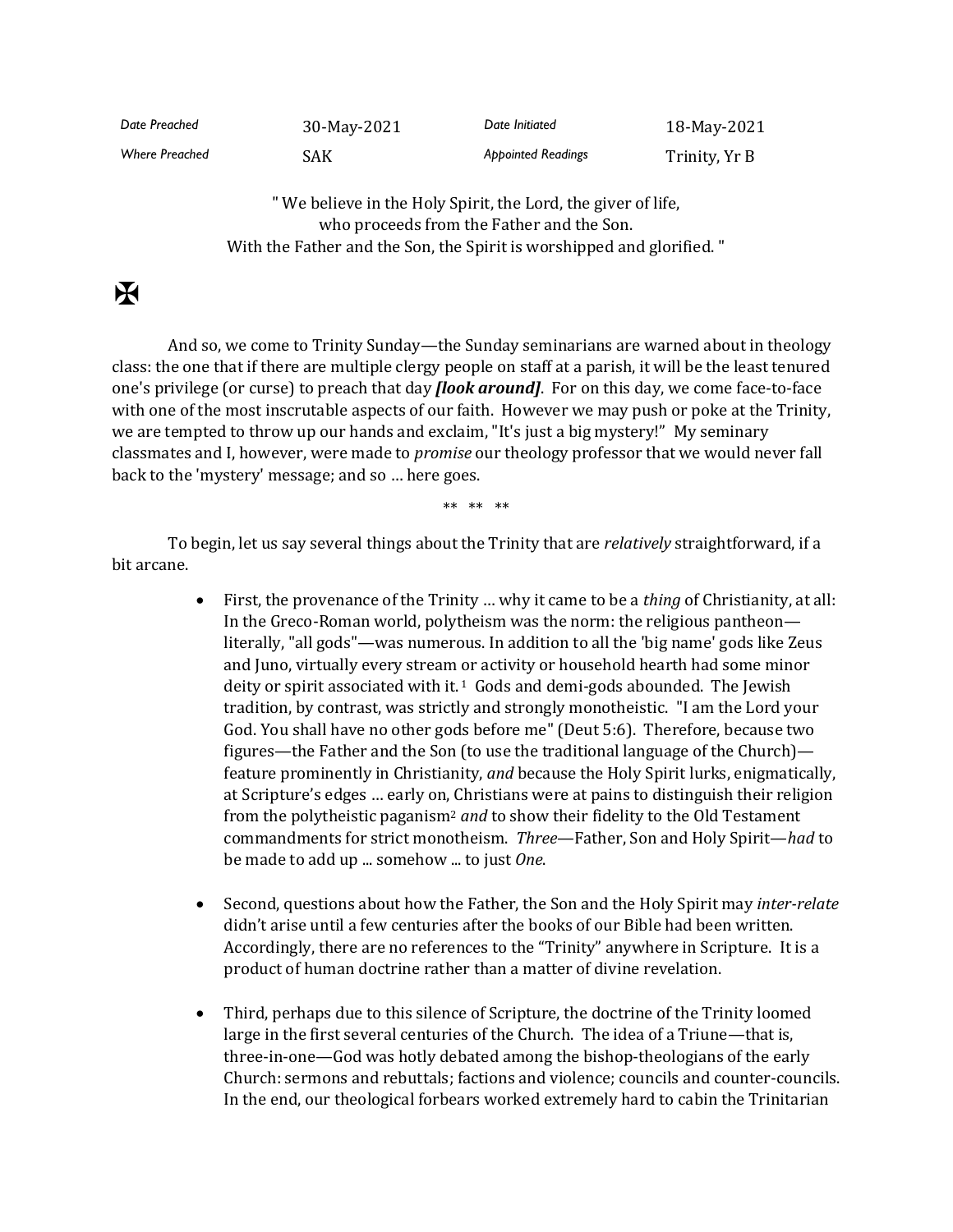mystery—hard-to-define; slippery; elusive—in a set of beliefs that could unify the Church and maintain its peace.<sup>3</sup>

• To wit, the classical explanation of the mystery of the Trinity<sup>4</sup>: God exists in three Persons. The First Person of God (whom we'll call the Creator) pre-exists all time. The Creator did not *create* the Second Person of God (who later appeared on earth as Jesus), but rather *begot* the Second Person from the First Person—kind of like propagating a new plant from a cutting. Therefore, the First and Second Persons are of identical substance ("consubstantial" is the fancy theological term). And because they are consubstantial, there is no hierarchy of precedence or seniority between them: Each has *always* existed. <sup>5</sup>

And, the Third Person (whom we know as the Holy Spirit) also was not created, but, instead, proceeds from the love—the unity; the dynamic; the energy—between the First Person and the Second Person. This means that the Third Person, the Holy Spirit, is also consubstantial with the First Two, the Father and the Son. And the love-energy that binds the three of them together makes them absolutely inseparable, or "indivisible," as the theologians say; three things that comprise one single Unity. The Trinity is like three identical planets, each exactly alike in composition, eternally orbiting one another, each bound to the others by their own gravitational pull. They are identical, but distinct; distinct, but inseparable.

\*\* \*\* \*\*

The history and theology of the doctrine of the Trinity may be helpful to know ... or maybe not (!). But in either case, they are not really the stuff of sermons, for they leave God sounding dry, abstract and obscure. And hence, Trinity Sunday, when we celebrate how God-as-Trinity relates directly to *us* … participates in our daily lives. And to see *this,* let's leave the library and come into the kitchen … right over here, to the sink.

Think, for a moment, about the water we get from the tap. Most often, we need the *fluid,* flowing form of liquid water: to quench our thirst, clean a pot, brew a beverage or water a plant. Sometimes, however, we need the transforming, 'pushy' properties of *gaseous* water: Steam releases wrinkles from our clothes and also drives giant turbines that generate electricity. And other times, we need the cooling, stilling qualities of *solid* water: ice that changes other liquids into solids (like ice cream); preserves perishables on the way to a picnic; and soothes a burned finger. Whatever the state—liquid, gas or solid—the *substance* of water is exactly the same and never separates. And yet, we encounter water in three different *availabilities,* depending on our need in the specific moment.

So, too, with God. There are times we need … and need to know … God the Father, the First Person, the Creator: sempiternal and omnipresent; One who knows us, for having created us; but who also sits 'above' the traumas and trivialities of this world, and helps us glimpse the *divine* perspective. There are times we reach for the God the Word, the Second Person, Christ: the aspect of the Godhead that we are most familiar with, from Jesus' walk on this earth; the personal ... informal, even chatty ... side of God; the One Who knows us not just as a species, but also *intimately,* as sister and brother … and, ultimately, as Savior. And there are times—times of crisis, of indecision; of great loss and of great joy—when we cry out for ... or simply fall into the loving arms